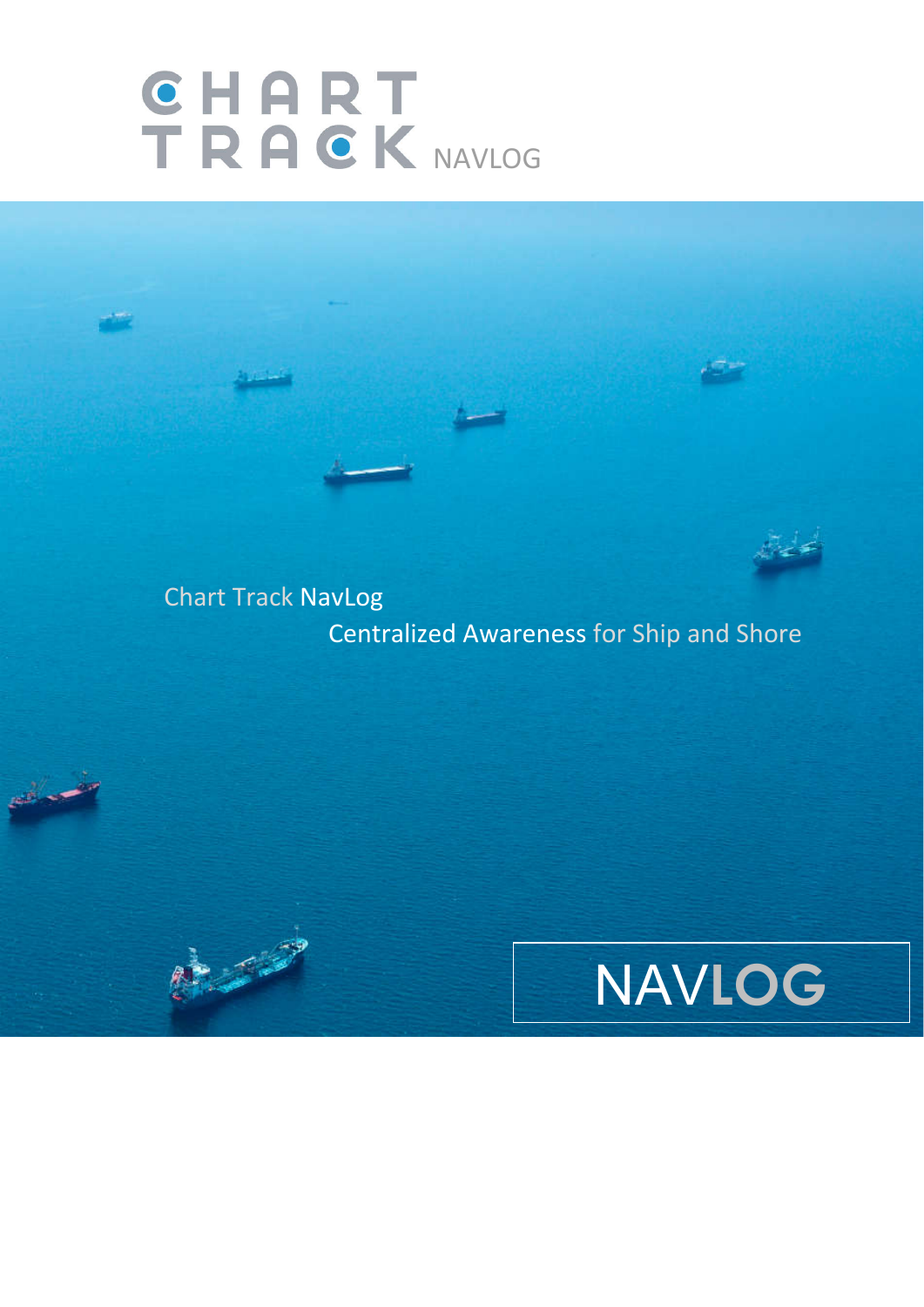| C CT NAVLog                                         |                                                                                                   |                                                                                                                                                                                                      | □<br>-                                                                                  |
|-----------------------------------------------------|---------------------------------------------------------------------------------------------------|------------------------------------------------------------------------------------------------------------------------------------------------------------------------------------------------------|-----------------------------------------------------------------------------------------|
| Current Ship Time:<br>٠<br>17-Nov-2021 11:59 [ZT] © |                                                                                                   | <b>Vessel Particulars</b>                                                                                                                                                                            | Morais, Nelson (Captain)<br>$\alpha$<br>Bogerd Martin Demo (IMO12                       |
| <b>General</b><br>(No particulars entered)          | Radar<br>(No particulars entered)                                                                 | Radio<br><b>Radio Operators</b><br>(No particulars entered)<br>(No particulars entered)                                                                                                              | Oil Record Book Part I Tanks<br>(No particulars entered)                                |
| <b>View Details and Edit</b>                        | <b>Current Ship Time:</b><br>$\ddot{\phantom{1}}$<br>17-Nov-2021 12:01 [ZT] 3<br>Show: Everything | <b>Water Ballast Record Book</b><br>$\tau = \square$ in data range<br>Type to filter entries                                                                                                         | Moraia, Nelson (Captain)<br>Bogerd Martin Demo (IMO12<br>$\mathbf{B}$<br>٠<br>$\bullet$ |
| <b>Cargo Tanks</b><br>(No particulars entered)      | <b>New Water Ballast Record Entry</b>                                                             |                                                                                                                                                                                                      | 童<br>m                                                                                  |
| <b>View Details and Edit</b>                        | Log Date/Time<br>□ 17-Nov-2021 12:01 [ZT]                                                         | Code *                                                                                                                                                                                               |                                                                                         |
|                                                     |                                                                                                   | 3.1: Ballast Water taken on board<br>3.2: Ballast Water is circulated or treated for Ballast Water Management purposes<br>3.3: Ballast Water is discharged in to the sea                             |                                                                                         |
|                                                     |                                                                                                   | 3.4: Ballast Water is discharged to a reception facility<br>3.5; Accidental or other exceptional uptake or discharges of ballast water<br>3.6: Additional operational procedures and general remarks | <b>Save for Approval</b><br>Save as Draft                                               |
|                                                     |                                                                                                   |                                                                                                                                                                                                      |                                                                                         |

- Set up the vessel's configuration one single time
- Quickly access all the flag state approved electronic logbooks
- Make use of the ultra user-friendly environment to log activities with a few clicks of the mouse
- Multiple users and user roles for more control of logging process

NavLog provides an extensive and ever-growing list of digital logbooks, to replace the traditional paper logbooks.

With NavLog, the logbooks are always neatly filled in, with a clear record of who made which changes. A multiple user level interface helps to control who makes which changes exactly.

### NAV**LOG**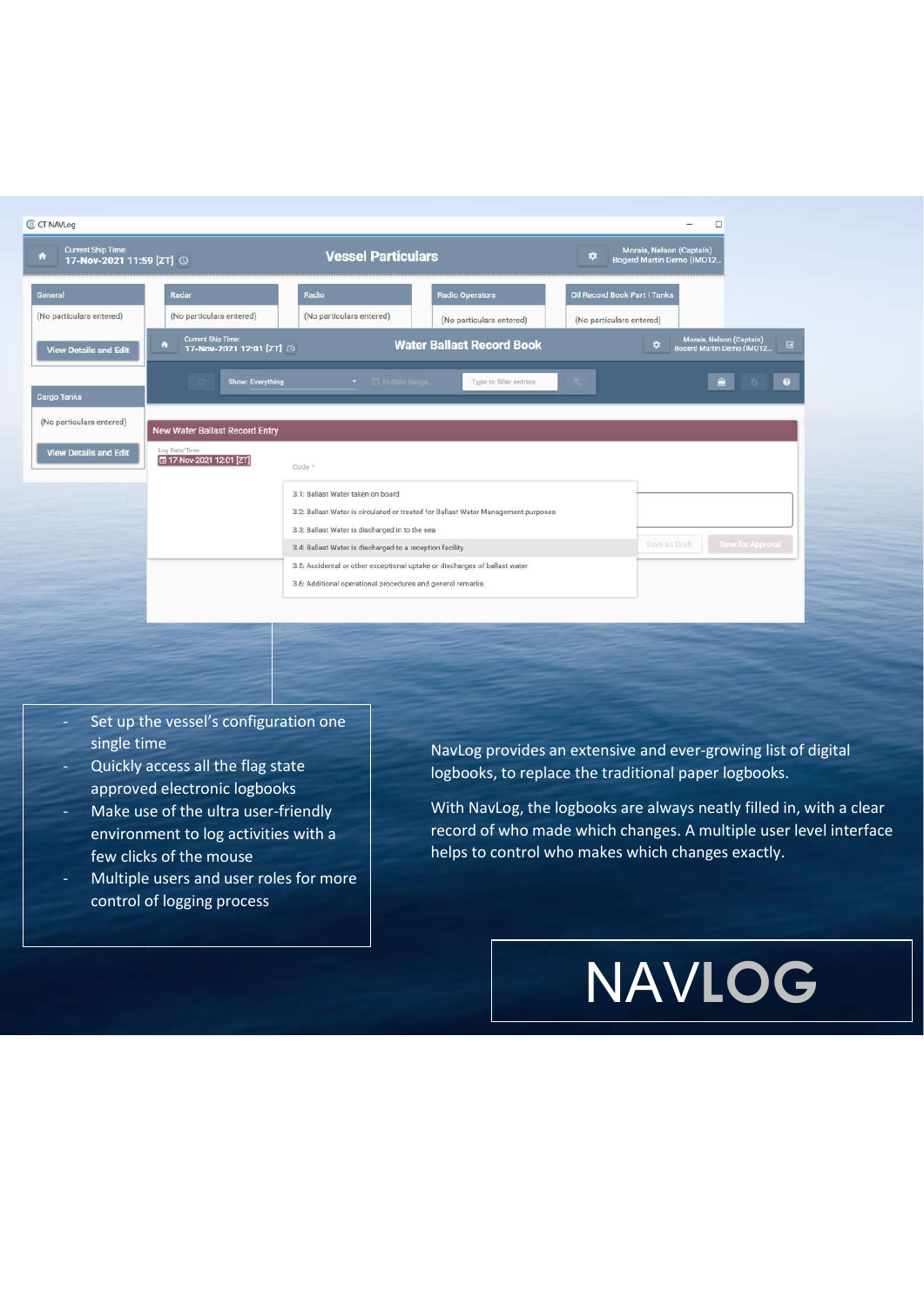

#### MARPOL/IMO Log Books



Logbooks stored in NavLog can be synchronized with a shore side server, allowing the head offices to view the contents of the logbooks nearly instantly. This can also be done offline, by sending the data shore side with other means than a direct internet connection.

Save on costs of shipping logbooks to your vessels and gain better insight and situational awareness in every situation with NavLog.

- Contemporary tile-based design
- Digitally sign your logbooks
- Synchronize log entries with a shore side, or on-board server
- Provides shore side staff immediate insight into situation on board
- Eliminate shipments of physical logbooks to your ships
- Save time, cost, and effort by digitalizing your logbooks

### NAV**LOG**